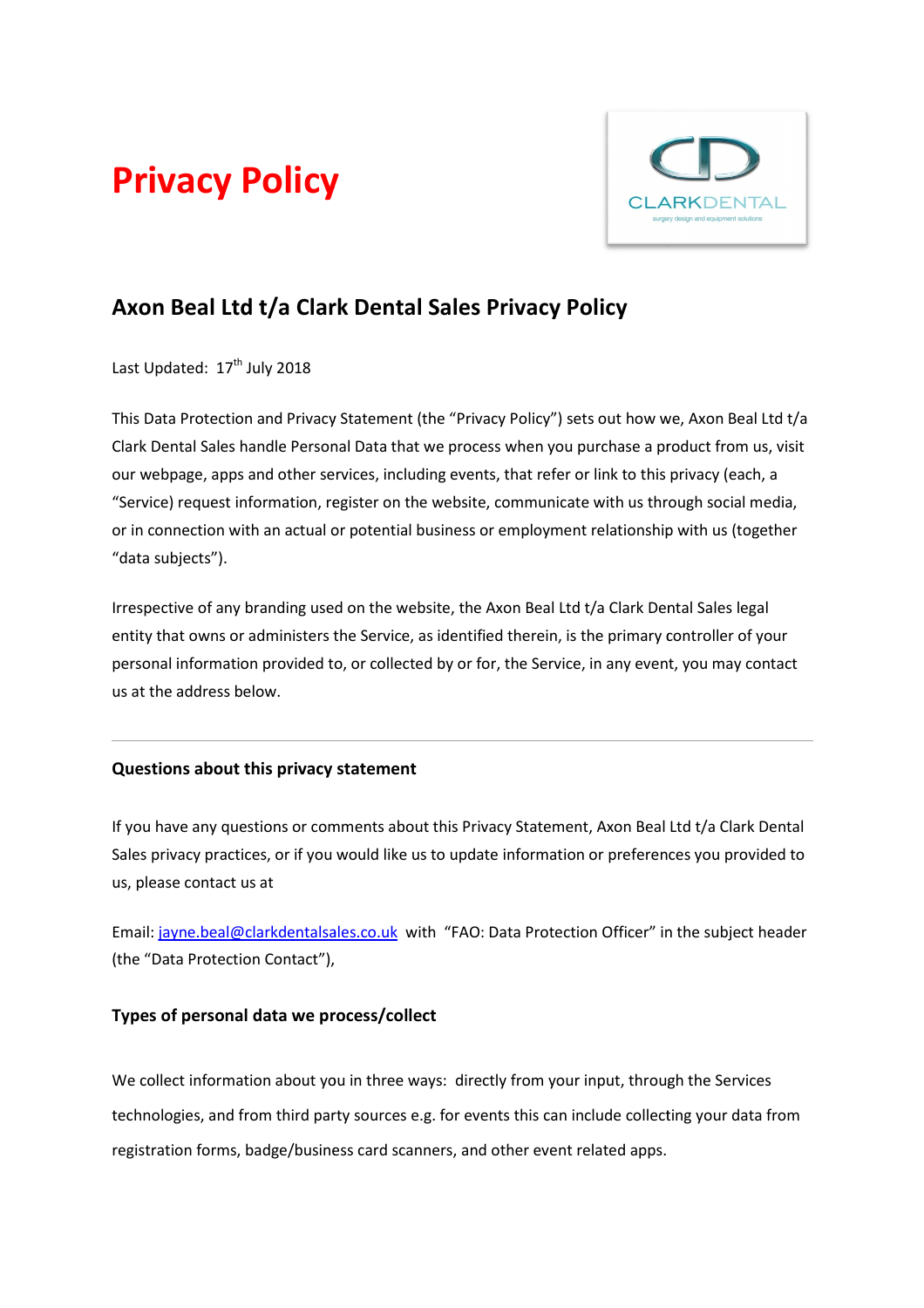1. The types of information we may hold about you include:

a) Contact information (such as name, postal or email address, and phone number);

b) Business contact information (such as job title, department and name of organization);

c) Professional information (such as experience with Axon Beal Ltd t/a Clark Dental Sales);

d) Payment details (including payment card number, expiration date, and billing address postcode);

e) Shipping information (including the shipping address, phone number);

f) Information you choose to provide in connection with an employment application (such as gender and ethnicity); and

g) Information generated by us in the course of managing our relationship with you, such as a history of our interactions with you, your purchases from us and information about your use of our services;

h) Other information as necessary for our continued relationship.

i) Any information that you choose to upload to our cloud backup service as part of our software support package.

j) Other account or event registration and profile information, such as educational and professional background and for events dietary and accessibility requirements.

In the European Union (EU), "personal data" is defined very broadly and includes any information relating to a natural person, who can be identified, directly or indirectly, from data that we hold about them or from data that is combined with other information. It may include data relating to our employees, customers, patients, shareholders, contractors or the staff of our suppliers, visitors to our buildings or website users.

## Purposes for which we process personal data

2. Axon Beal Ltd t/a Clark Dental Sales need to process a certain amount of Personal Data about you for a variety of purposes. Axon Beal Ltd t/a Clark Dental Sales will only process your Personal Data in accordance with applicable law which may include: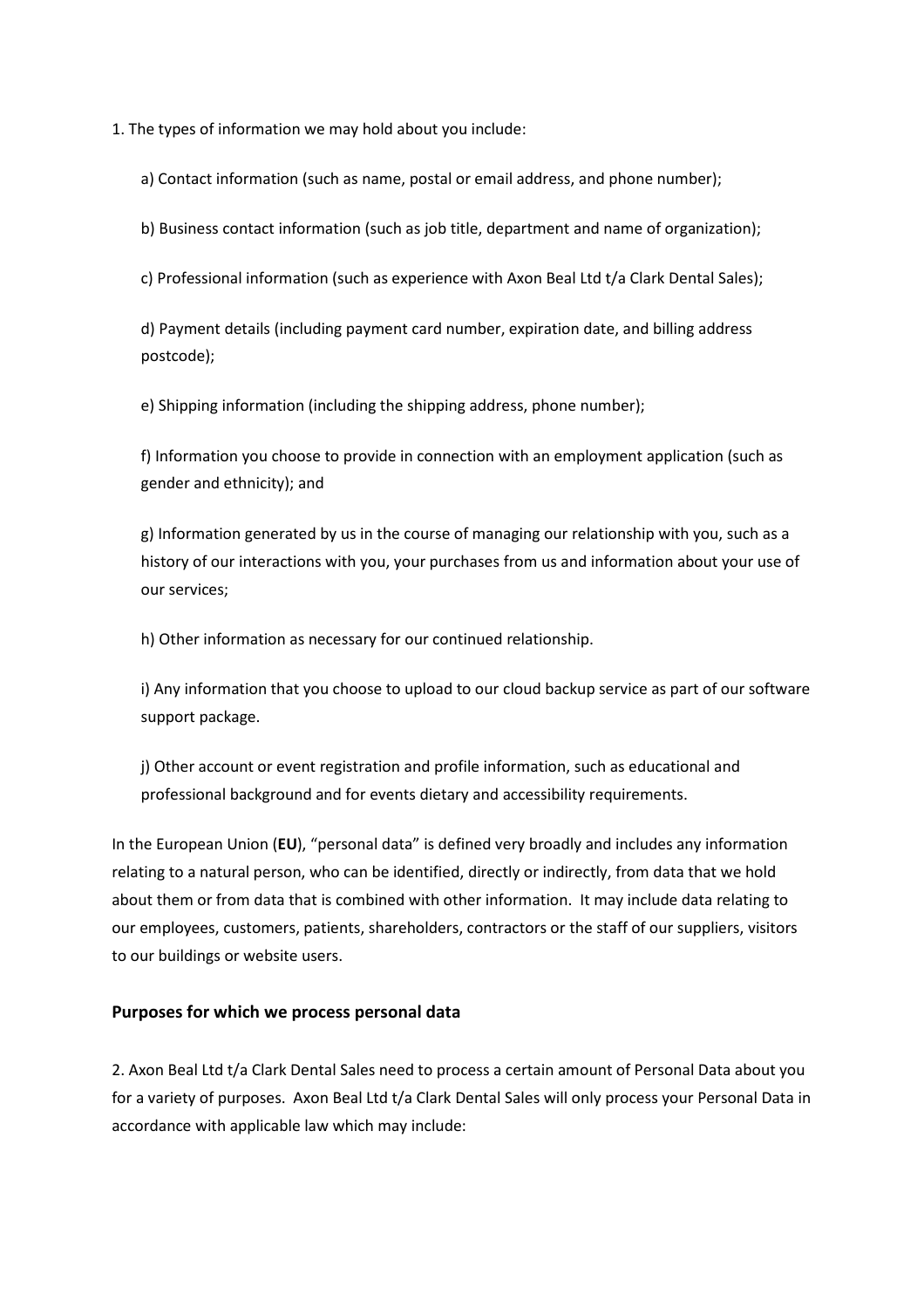a) Manage our business relationship with you, for example: (i) process your transaction; (ii) manage and maintain your account with us; (iii) respond to your questions and comments and provide customer support and quotations. Comply and meet with our legal obligations and applicable law, resolve disputes and enforce our agreements. Protect the rights, property or safety of Axon Beal Ltd t/a Clark Dental Sales, our users, employees and others;

b) Marketing, advertising and public relations, for example: (i) marketing our business and products to you; (ii) provide you with information you have requested about our company, our products and our services; (iii) provide you with information about, or samples of, our product range for marketing purposes; (iv) contact you through email, telephone or postal mail; deliver targeted advertisements, promotional messages, notices and other information related to the Service, your interests and other products, events and services; For events: to include your professional details on delegate booklets, badges, passes, place cards, guest lists, seating charts.

c) Maintenance and statistics, for example: (i) help diagnose problems with our server; administer the website, and compile broad statistical data; (ii) update and maintain our website;

d) Recruitment purposes, for example; (i) evaluate your interest in employment and contact you regarding possible employment with Axon Beal Ltd t/a Clark Dental Sales (ii) process your application, monitor recruitment statistics, and comply with government reporting requirements; and

e) Compliance, legal, regulatory and ethical purposes, for example (i) enforce our Terms of Use or other legal rights; (ii) comply with applicable laws, regulations and requests from governmental agencies; (iii) and comply with industry standards and our policies;

f) Research and product development, for example we may use information about your experience of using our products to help us improve our products.

#### Legal ground for processing the personal data

3. EU Data protection law requires us to have a legal basis before processing any Personal Data about you. The legal basis' for us processing your Personal Data for the above purposes may be because: (i) you have provided your consent; (ii) it is necessary for the performance of a contract with you; (iii) the processing is necessary for our compliance with a legal obligation; or (iv) the processing is in our legitimate interests of operating and promoting our business.

4. To the extent provided by applicable law, you may withdraw any consent you previously provided to us, or object at any time on legitimate grounds, to the processing of your Personal Data. In some circumstances, withdrawing your consent to Axon Beal Ltd t/a Clark Dental Sales use or disclosure of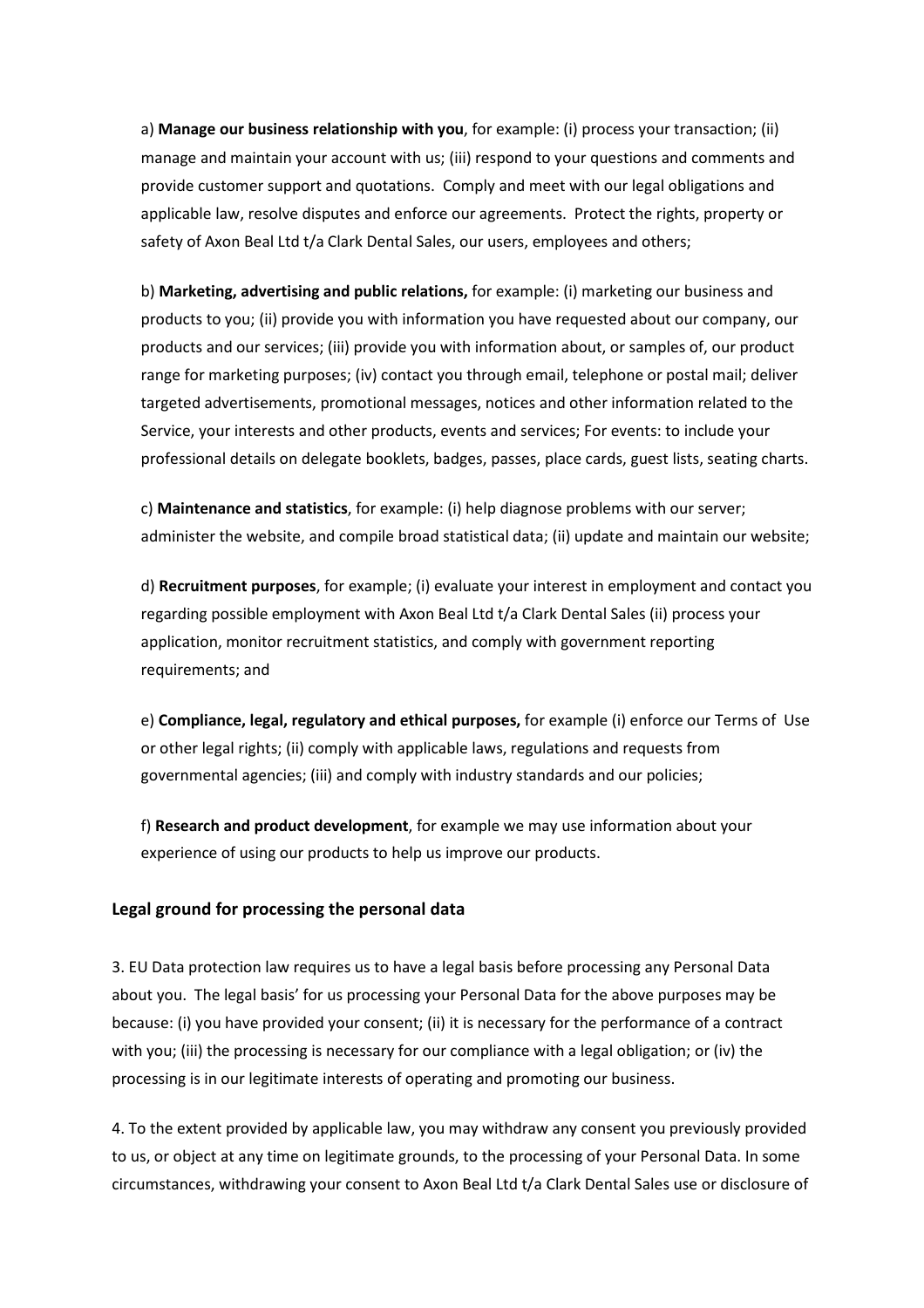your Personal Data will mean that you cannot take advantage of certain Axon Beal Ltd t/a Clark Dental Sales products or services.

# Disclosure of information relating to data subjects

5. We intend to keep your Personal Data confidential, in compliance with our legal obligations. We do not sell, rent, trade or otherwise disclose this information to third parties, other than as described in this Privacy Policy, for the purposes described above, or as we disclose to you at the time the data is collected. We may disclose your Personal Data in accordance with, and where permitted by, applicable law:

- to our subsidiaries, branches or associated offices;
- in order for us to comply with our legal obligations, e.g. where we are required to disclose certain information to tax authorities;
- to protect the security or integrity of our business, including our databases and systems;
- to any of our outsourced service providers, suppliers or distributors to facilitate the provision of contracted services or goods or to provide expanded services to our customers and website visitors, for example; outsource the processing of certain interactive website functions, administering email services, running special promotions;
- for the purposes of a joint venture, collaboration, financing, sale, merger, reorganisation, change of legal form, dissolution or similar event; and
- to any other third party where you have provided your consent.

# Security measures used to protect the personal data

6. Axon Beal Ltd t/a Clark Dental Sales will take appropriate physical, technical and organisational security measures designed to safeguard and secure any information you provide to us.

## International transfer of personal data

7. We may disclose or transfer your Personal Data to a third party in countries outside the country in which it was originally collected for further processing in accordance with the purposes set out in section 1 above. In these circumstances we will, as required by applicable law, ensure that your privacy rights are adequately protected by organizational, technical, contractual and/or other lawful means. You may be entitled under applicable law to receive a copy of the safeguards which we have put in place to protect your Personal Data and privacy rights; please get in touch with the Data Protection Contact for further information on how to exercise this right.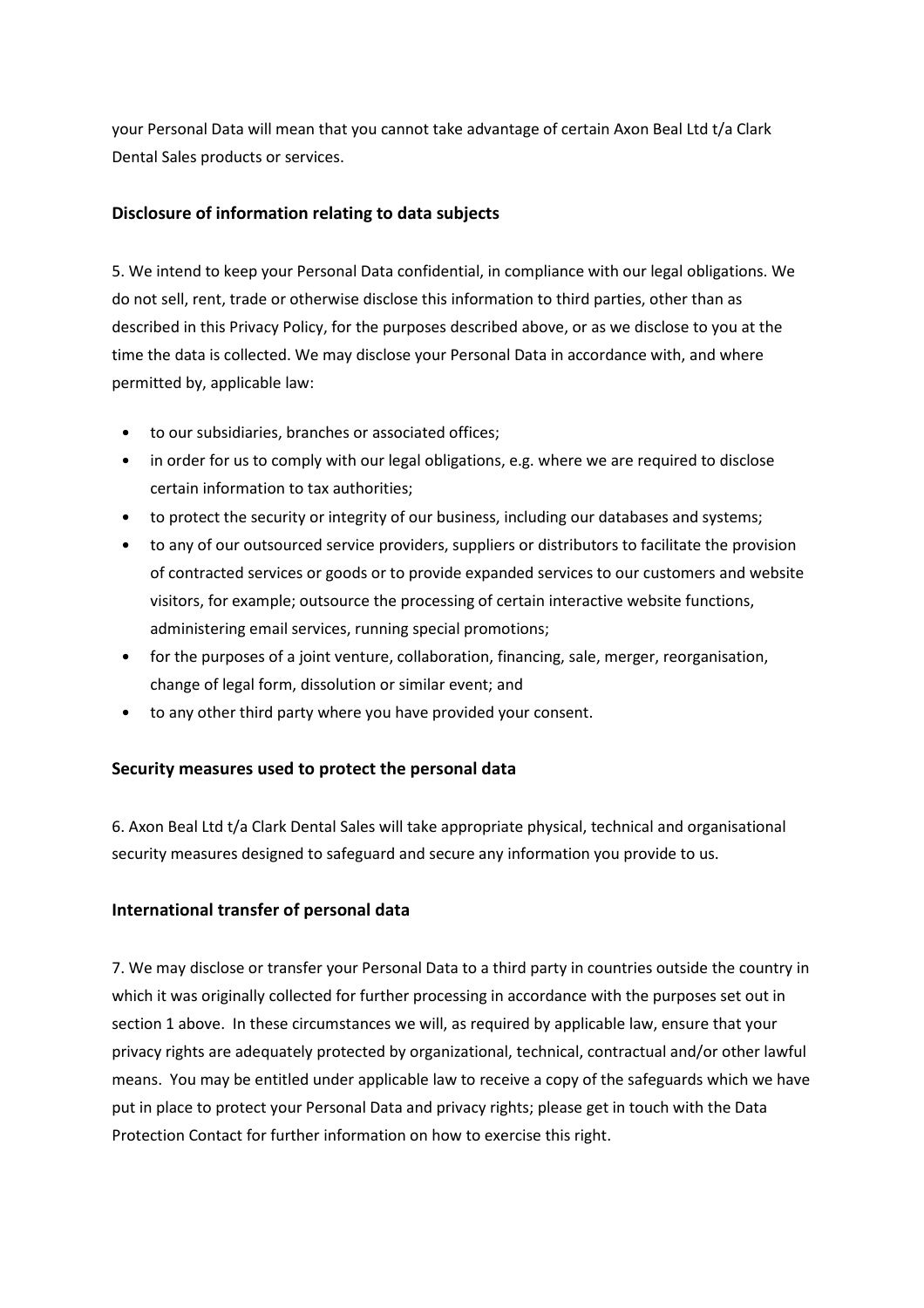## Retention of personal data

8. Your Personal Data will be retained for the duration of our business relationship and for a period of time thereafter as required by applicable local law or where we have a legitimate and lawful purpose.

9. Axon Beal Ltd t/a Clark Dental Sales will retain applications of unsuccessful candidates for a reasonable period after the application process to enable us to contact you if another suitable position arises or to comply with our legal obligations.

## Data subject rights

10. Data protection laws often provide individuals with numerous rights, including the right to: access, rectify, erase, restrict and object to the processing of, their Personal Data. Individuals may also have the right to lodge a complaint with the local data protection authority if they believe that their Personal Data is not being processed in accordance with applicable data protection law. If you would like to exercise any of these rights, please contact the Axon Beal Ltd t/a Clark Dental Sales Privacy Office at jayne.beal@clarkdentalsales.co.uk. To assist us in responding to such requests in a timely fashion, please include the phrase "Privacy Rights Request" in the title of your message.

11. Data subjects may, where permitted by applicable law, request copies of their Personal Data. This is known as a subject access request or SAR.

12. If you would like to make a SAR, i.e. a request for copies of the Personal Data we hold about you, you may do so by writing to the Data Protection Contact whose details are provided above. The request should make clear that a SAR is being made. We may ask you to provide evidence of your identity if it is not clear.

13. Responding to a SAR can be a time consuming exercise. Axon Beal Ltd t/a Clark Dental Sales may be able to get the information that you require more quickly if you are as specific as possible in your request. E.g., "I would like a copy of my Personal data contained in my website member account file" or if you would like a copy of a particular document it would be helpful if the document is described carefully, including the title, creation date, author and likely place of storage. This will help us to respond to your SAR as quickly as possible. You may be asked for further details to assist us if insufficient information is provided.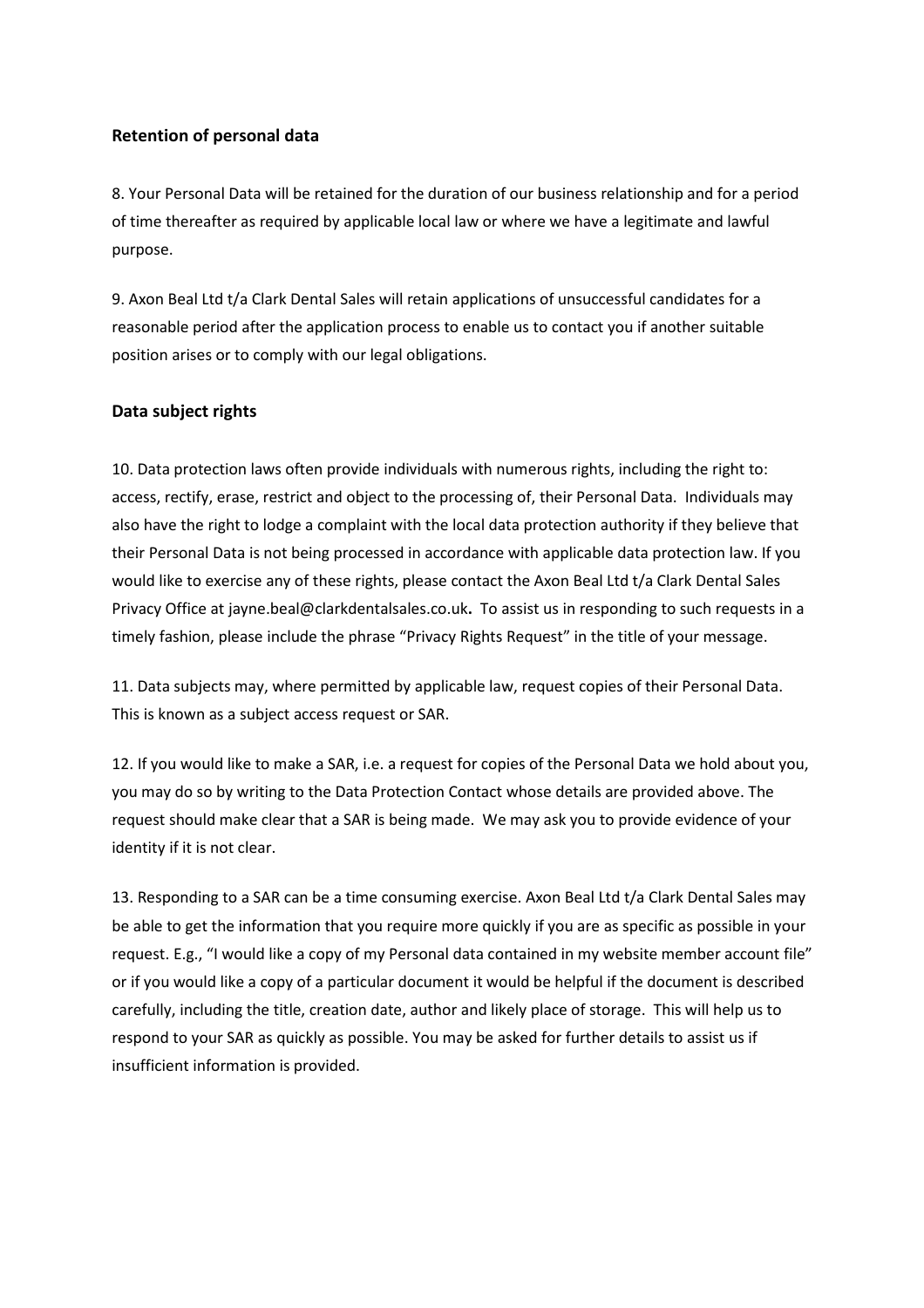#### Public areas

14. The Axon Beal Ltd t/a Clark Dental Sales websites may make chat rooms, careers, message boards, and/or news groups available to its users at various times. Please remember that, unless otherwise stated, any information that is disclosed in these areas becomes public information and you should exercise caution when deciding to disclose your personal information in these areas. Do not use these areas to post personal information about third parties or discuss information about specific, identifiable patients.

#### Links to other websites

15. Our website may contain links to other websites. Axon Beal Ltd t/a Clark Dental Sales are not responsible for the privacy practices or the content of unaffiliated third-party websites. To help ensure the protection of your privacy, we recommend that you review the privacy policy of any website you visit via a link from the website.

#### Updates to our privacy statement

16. We may at any time in our sole discretion revise or update this Privacy Statement. We will indicate at the top of the Privacy Statement when it was most recently updated. All changes are effective immediately when they are posted and apply to all access to and use of the website thereafter.

#### Cookies/tracking statement

17. In order to collect certain data described in this Privacy Statement, we may use cookie technology on our website.

A cookie is a small piece of information which is sent to your browser and stored on your computer's hard drive, mobile phone or other device. You can set your browser to notify you when you receive a cookie. This enables you to decide if you want to accept it or not. However, some of the services and features offered through our websites may not function properly if your cookies are disabled.

The following are examples of cookies that mat may be used on our websites:

a) Strictly necessary cookies. These cookies are essential in order to enable you to move around the website and use its features. Without these cookies, services you have asked for, like saving your job application, adding products to a cart, checking out, cannot be provided.